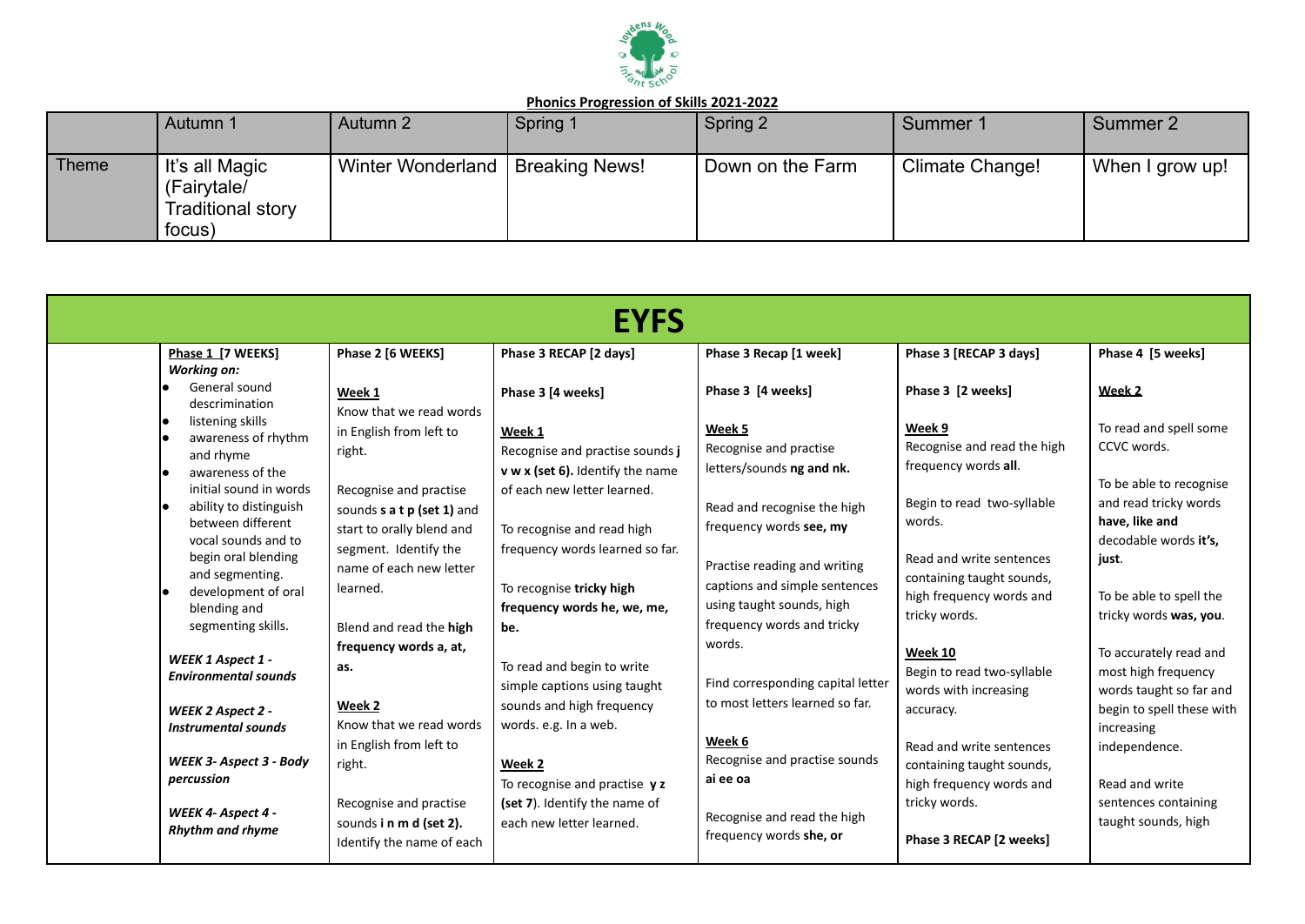

|       | Autumn 1                                                     | Autumn 2          | Spring 1       | Spring 2         | Summer 1        | Summer 2        |  |  |
|-------|--------------------------------------------------------------|-------------------|----------------|------------------|-----------------|-----------------|--|--|
| Theme | It's all Magic<br>(Fairytale/<br>Traditional story<br>focus) | Winter Wonderland | Breaking News! | Down on the Farm | Climate Change! | When I grow up! |  |  |

| WEEK 5-Aspect 5 -                                        | new letter learned.         | To know the alphabet song.       | To read and write captions and                                 |                                 | frequency words and       |
|----------------------------------------------------------|-----------------------------|----------------------------------|----------------------------------------------------------------|---------------------------------|---------------------------|
| <b>Alliteration</b>                                      |                             |                                  | short sentences using taught                                   | Phase 4 [1 week]                | tricky words.             |
| WEEK 6- Aspect 6 - Voice                                 | Practise oral blending and  | To read and regnosinice the      | sounds, high frequency words                                   | Consistently recognise and      |                           |
| sounds                                                   | segmenting of vc and cvc    | tricky words will, was.          | and tricky words.                                              | recall all Phase 2 and 3        | To begin to write         |
| <b>WEEK 7 Aspect 7 - Oral</b><br>blending and segmenting | words containing sounds     |                                  |                                                                | graphemes.                      | sentences containing      |
|                                                          | taught so far.              | To read and write captions using | Find corresponding capital letter                              |                                 | two syllable words and    |
|                                                          |                             | taught sounds and no, go, the,   | to letters learned so far.                                     | To begin to read CVCC words.    | CCVC words.               |
|                                                          | Blend and read the high     | and, to, I e.g. On the bus.      |                                                                |                                 |                           |
|                                                          | frequency words is, it, in, |                                  | Week 7                                                         | To begin to orally segment      | Week 3                    |
|                                                          | an, I.                      | Week 3                           |                                                                | and spell CVCC words.           |                           |
|                                                          | Week 3                      | Recognise and practise sounds z  | Recognise and practise sounds                                  | Recognise and read the tricky   | To read and spell some    |
|                                                          | Recognise and practise      | and qu.                          | long oo short oo ar or.                                        | words said and the decodable    | CCVC words.               |
|                                                          | sounds g o c k (set 3) and  |                                  |                                                                | words went, from.               | To be able to recognise   |
|                                                          | practise letters/sounds     | To know the alphabet song.       | Recognise and read the high<br>frequency words look, for, too. | To begin to spell the tricky    | and read tricky words     |
|                                                          | learned so far. Identify    |                                  |                                                                | words he, she, me, we, be       | some, come, there and     |
|                                                          | the name of each new        | To recognise the high frequency  | Read and write sentences                                       | with increasing independence.   | decodable word help.      |
|                                                          | letter learned.             | words are, you.                  | containing taught sounds, high                                 |                                 |                           |
|                                                          |                             |                                  | frequency words and tricky                                     | To accurately read and most     | To be able to spell the   |
|                                                          | Practise oral blending and  | Read and write captions using    | words.                                                         | high frequency words taught     | tricky words they, are.   |
|                                                          | segmenting.                 | taught sounds and no, go, the,   |                                                                | so far and begin to spell these |                           |
|                                                          |                             | and, to, I e.g. go on top.       | Week 8                                                         | with increasing independence.   | To accurately read and    |
|                                                          | Read the high frequency     |                                  | Recognise and read igh ur ow                                   |                                 | most high frequency       |
|                                                          | words and, on, not, into,   | Have an awareness of capital     | oi                                                             | Read and write sentences        | words taught so far and   |
|                                                          | can, no, go.                | letters.                         |                                                                | containing taught sounds,       | begin to spell these with |
|                                                          |                             |                                  | Recognise and read the high                                    | high frequency words and        | increasing                |
|                                                          | Practise oral blending and  | Week 4                           | frequency words now, down                                      | tricky words.                   | independence.             |
|                                                          | segmenting cvc words        | Recognise and practise sounds    |                                                                |                                 |                           |
|                                                          | containing sounds taught    | sh th (voiced and unvoiced).     | Read and write sentences                                       | To begin to write sentences     | Read and write            |
|                                                          | so far.                     |                                  | containing taught sounds, high                                 | containing two syllable words   | sentences containing      |
|                                                          |                             | Read the high frequency words    | frequency words and tricky                                     | and CVCC words.                 | taught sounds, high       |
|                                                          |                             |                                  | words.                                                         |                                 |                           |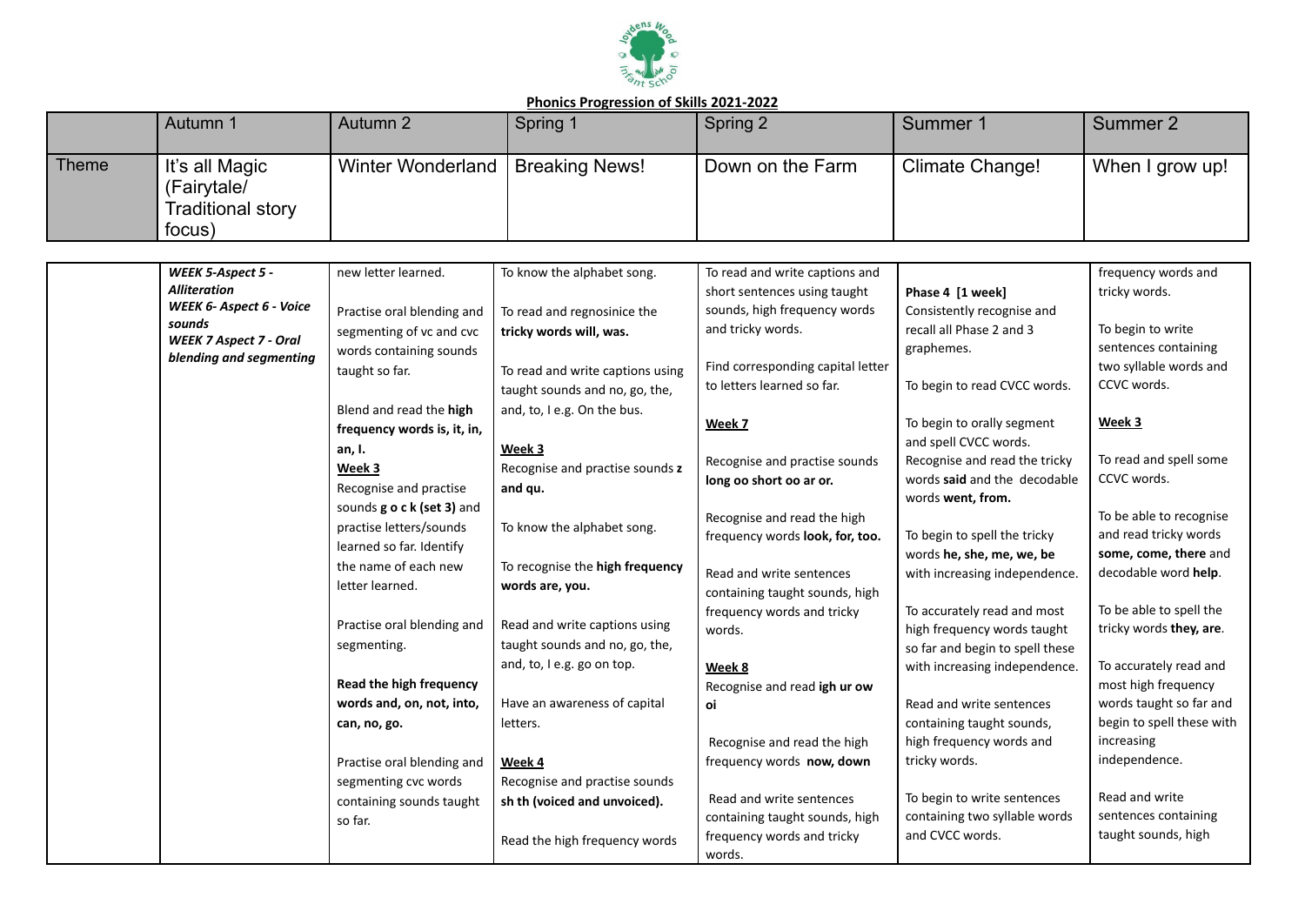

|       | Autumn 1                                                            | Autumn 2                 | Spring 1       | Spring 2         | Summer 1        | Summer 2        |
|-------|---------------------------------------------------------------------|--------------------------|----------------|------------------|-----------------|-----------------|
| Theme | It's all Magic<br>(Fairytale/<br><b>Traditional story</b><br>focus) | <b>Winter Wonderland</b> | Breaking News! | Down on the Farm | Climate Change! | When I grow up! |

| Week 4                       | this, that, then, them, with,     |                        | frequency words and                    |
|------------------------------|-----------------------------------|------------------------|----------------------------------------|
| Recognise and practise       | they.                             | Phase 3 RECAP [1 week] | tricky words.                          |
| sounds ck e u r (set 4).     |                                   |                        |                                        |
| Identify the name of each    | Read and write captions and       |                        | To begin to write                      |
| new letter learned.          | simple sentences using            |                        | sentences containing                   |
|                              | previously taught sounds and no,  |                        | two syllable words and                 |
| To know the spelling rule    | go, the, and, to, I.              |                        | CCVC words.                            |
| for 'ck' (that it's never at |                                   |                        |                                        |
| the start of words) and      | Find corresponding capital letter |                        | Week 4                                 |
| read words ending in 'ck'.   | to most letters learned so far.   |                        |                                        |
| Identify the name of each    |                                   |                        | To be able to read and                 |
| new letter learned.          | Phase 3 RECAP [1 week]            |                        | write words containing<br>two adjacent |
|                              |                                   |                        | consonants (CCVCC                      |
| Read the high frequency      |                                   |                        | words).                                |
| words to, get, got, the,     |                                   |                        |                                        |
| put.                         |                                   |                        | To recognise and read                  |
|                              |                                   |                        | the tricky words when,                 |
| Practise oral blending and   |                                   |                        | what and decodable                     |
| segmenting cvc words         |                                   |                        | word children.                         |
| containing sounds taught     |                                   |                        |                                        |
| so far.                      |                                   |                        | To spell the tricky words              |
|                              |                                   |                        | my, her.                               |
| Read simple captions         |                                   |                        |                                        |
| using words with week 1      |                                   |                        | To accurately read and                 |
| and 2 letters and and        |                                   |                        | most high frequency                    |
| HFW e.g go on.               |                                   |                        | words taught so far and                |
|                              |                                   |                        | begin to spell these with              |
| Week 5                       |                                   |                        | increasing                             |
| To have an awareness of      |                                   |                        | independence.                          |
| vowels.                      |                                   |                        |                                        |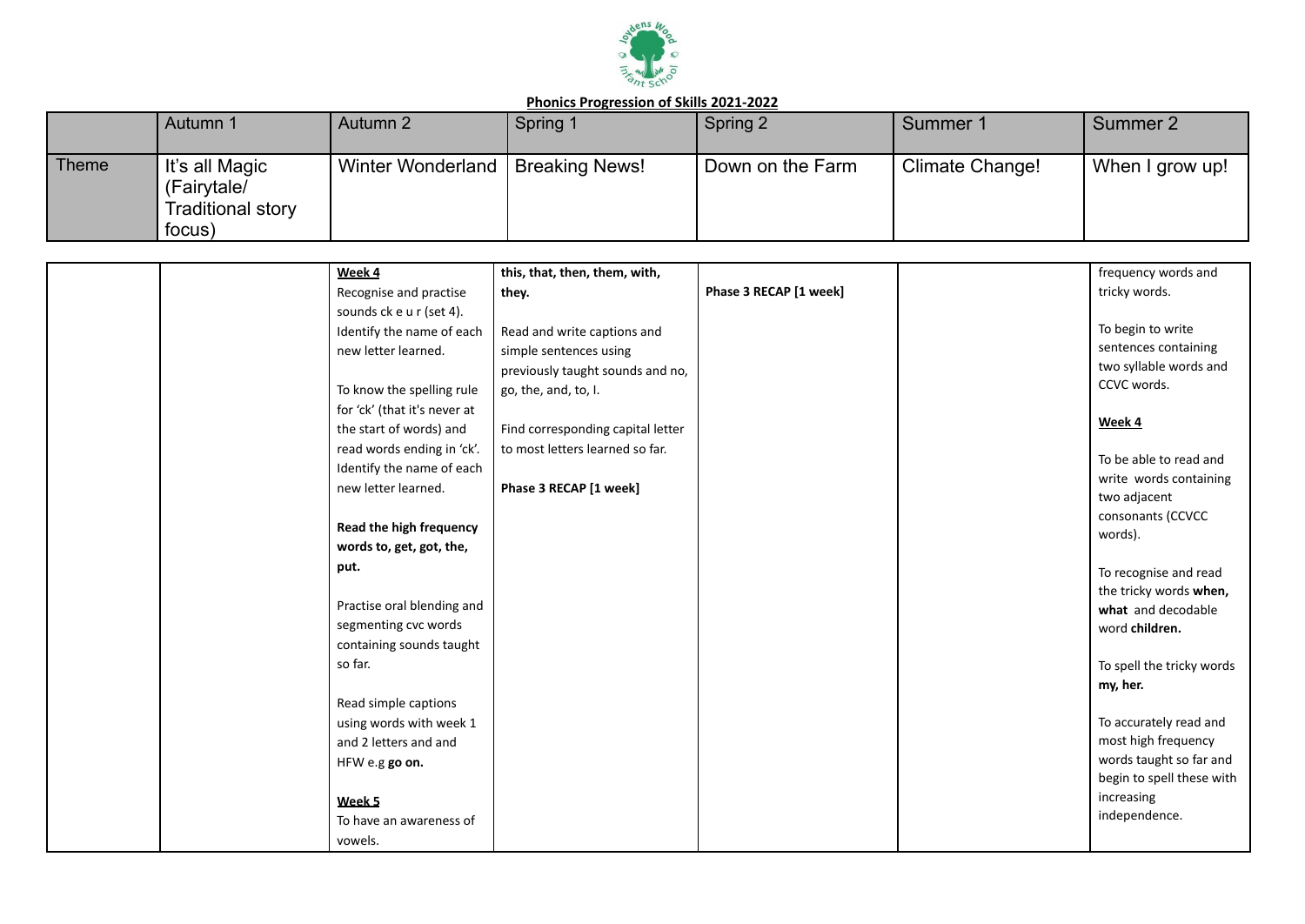

|       | Autumn 1                                                            | Autumn 2          | Spring 1              | Spring 2         | Summer 1        | Summer 2        |
|-------|---------------------------------------------------------------------|-------------------|-----------------------|------------------|-----------------|-----------------|
| Theme | It's all Magic<br>(Fairytale/<br><b>Traditional story</b><br>focus) | Winter Wonderland | <b>Breaking News!</b> | Down on the Farm | Climate Change! | When I grow up! |

|  |                            |  | Read and write            |
|--|----------------------------|--|---------------------------|
|  | To read in the correct     |  | sentences containing      |
|  | direction across a word.   |  | taught sounds, high       |
|  |                            |  | frequency words and       |
|  | To recognise and practise  |  | tricky words.             |
|  | sounds h b f ff (set 5).   |  |                           |
|  | Identify the name of each  |  | To begin to write         |
|  | new letter learned.        |  | sentences containing      |
|  |                            |  | two syllable words and    |
|  | To know the spelling rule  |  | CCVCC words.              |
|  | that ff is usually at the  |  |                           |
|  | end of a word and read     |  | Week 5                    |
|  | words ending in ff.        |  | To be able to read and    |
|  |                            |  | write words containing    |
|  |                            |  | two adjacent              |
|  | Read and recognise the     |  | consonants (CCVCC         |
|  | high frequency words if,   |  | words).                   |
|  | off, big, had, his, him,   |  |                           |
|  | but, back.                 |  | To recognise and read     |
|  |                            |  | the tricky words were,    |
|  | To read and begin to       |  | little, one.              |
|  | write simple captions      |  |                           |
|  | using taught letters and   |  | To spell the tricky word  |
|  | high frequency words.      |  | all.                      |
|  | e.g. on bed.               |  |                           |
|  |                            |  | To accurately read and    |
|  | Week 6                     |  | most high frequency       |
|  | Children read in the       |  | words taught so far and   |
|  | correct direction across a |  | begin to spell these with |
|  | word.                      |  | increasing                |
|  |                            |  | independence.             |
|  |                            |  |                           |
|  |                            |  |                           |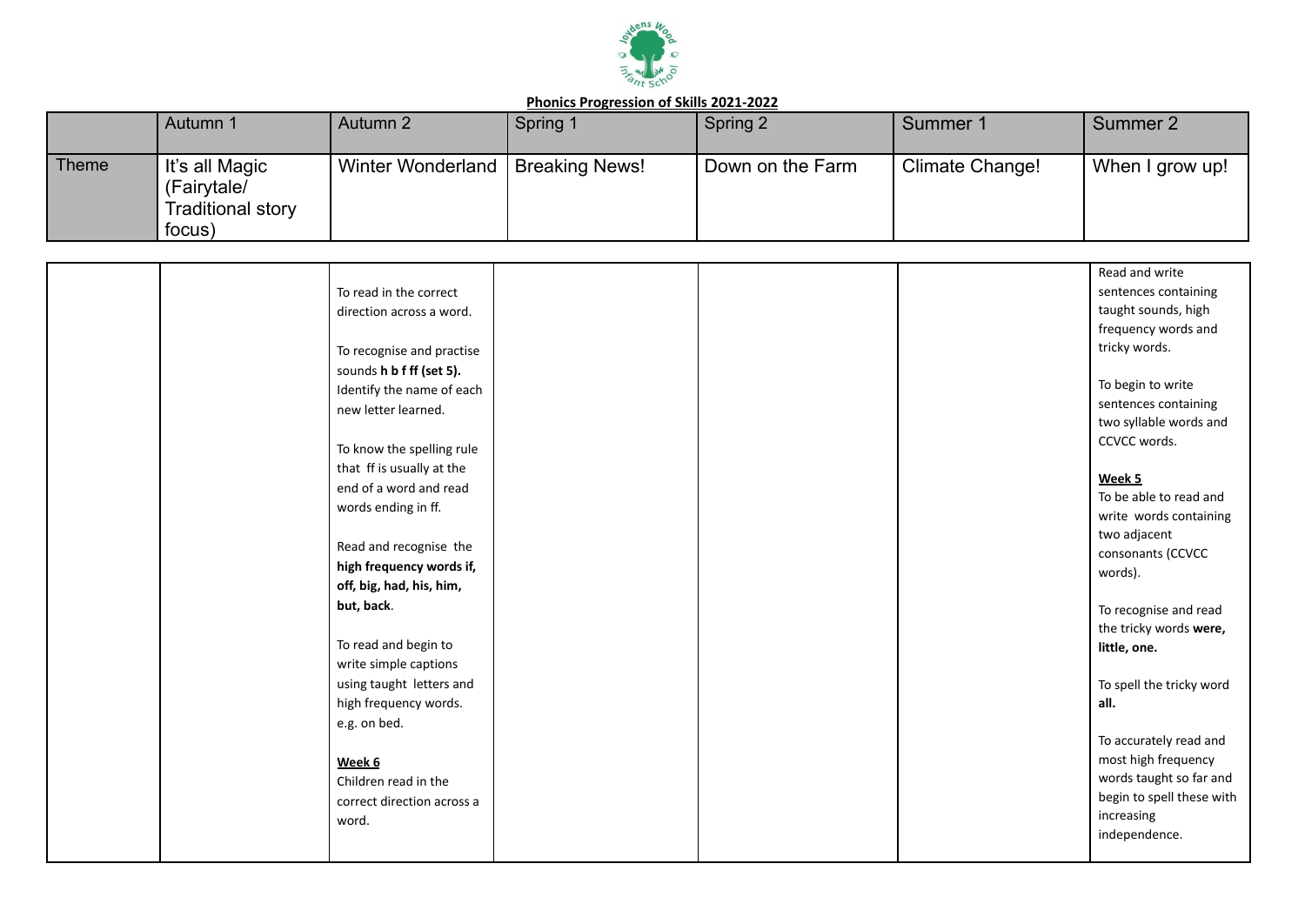

|       | Autumn 1                                                     | Autumn 2                 | Spring 1              | Spring 2         | Summer 1        | Summer 2        |
|-------|--------------------------------------------------------------|--------------------------|-----------------------|------------------|-----------------|-----------------|
| Theme | It's all Magic<br>(Fairytale/<br>Traditional story<br>focus) | <b>Winter Wonderland</b> | <b>Breaking News!</b> | Down on the Farm | Climate Change! | When I grow up! |

| To recognise and practise    |  | Read and write                                    |
|------------------------------|--|---------------------------------------------------|
| sounds I II and ss (set 5).  |  | sentences containing                              |
| Identify the name of each    |  | taught sounds, high                               |
| new letter learned.          |  | frequency words and                               |
|                              |  | tricky words.                                     |
| To know the spelling rule    |  |                                                   |
| that II and ss is usually at |  | To begin to write                                 |
| the end of a word and        |  | sentences containing                              |
| practise reading words       |  | two syllable words and                            |
| ending in II and ss.         |  | CCVCC words.                                      |
|                              |  |                                                   |
| Blend and read the high      |  | Week 6                                            |
| frequency words of, dad,     |  |                                                   |
| mum, up.                     |  | To read words containing<br>two or three adjacent |
|                              |  | consonants.                                       |
| To read and begin to         |  |                                                   |
| write simple captions        |  | To spell words containing                         |
| using taught sounds and      |  | two or three adjacent                             |
| high frequency words no,     |  | consonants.                                       |
| go, to and, the, to.         |  |                                                   |
|                              |  | To read and recognise                             |
|                              |  | the tricky words do, out.                         |
|                              |  | To accurately read and                            |
|                              |  | most high frequency                               |
|                              |  | words taught so far and                           |
|                              |  | begin to spell these with                         |
|                              |  | increasing accuracy.                              |
|                              |  |                                                   |
|                              |  | Read and write                                    |
|                              |  | sentences containing                              |
|                              |  | taught sounds, high                               |
|                              |  |                                                   |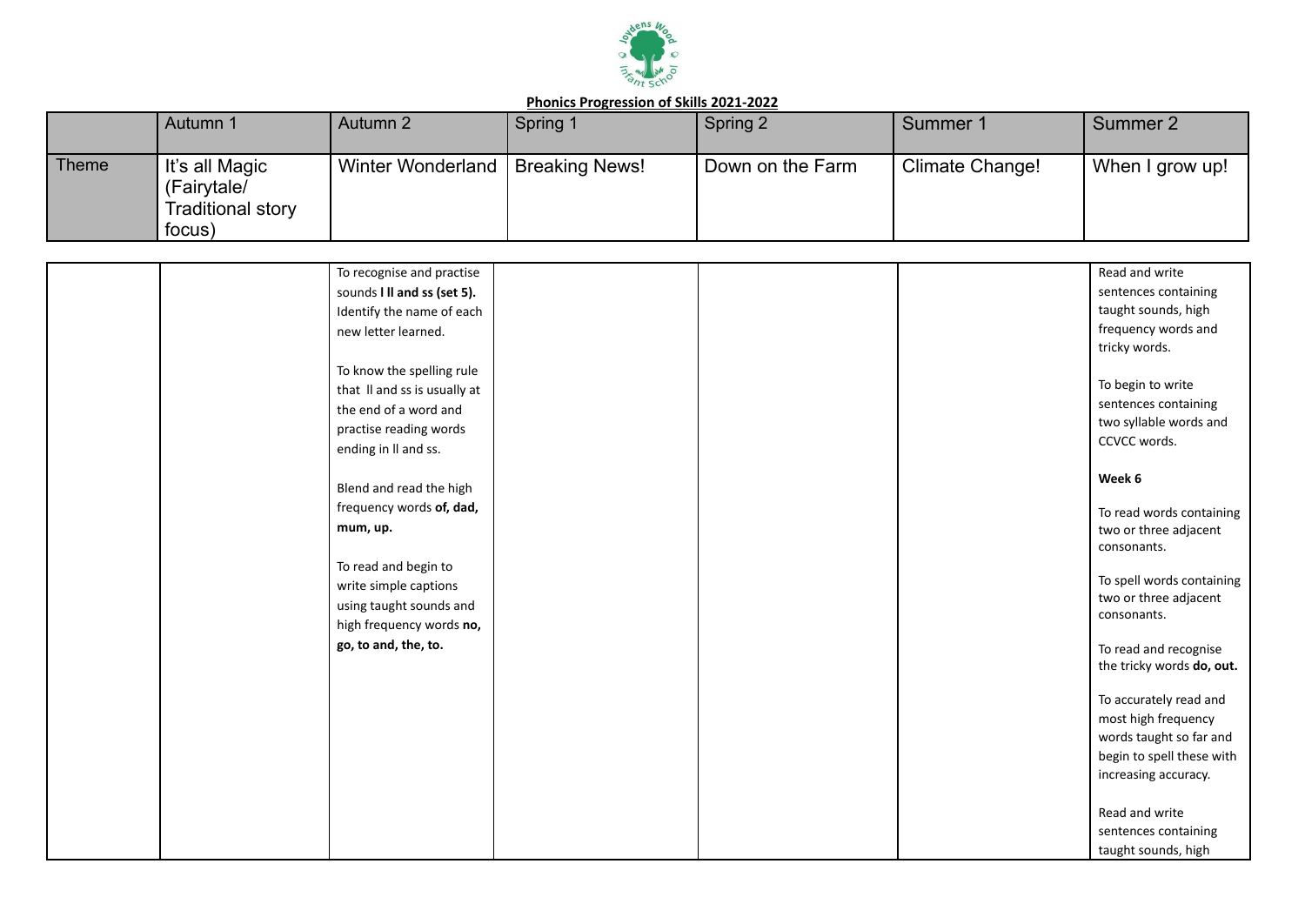

|              | Autumn 1                                                            | Autumn 2          | Spring 1       | Spring 2         | Summer 1        | Summer 2        |
|--------------|---------------------------------------------------------------------|-------------------|----------------|------------------|-----------------|-----------------|
| <b>Theme</b> | It's all Magic<br>(Fairytale/<br><b>Traditional story</b><br>focus) | Winter Wonderland | Breaking News! | Down on the Farm | Climate Change! | When I grow up! |

|  |  |  | frequency words and<br>tricky words.                                                |
|--|--|--|-------------------------------------------------------------------------------------|
|  |  |  | To begin to write<br>sentences containing<br>two syllable words and<br>CCVCC words. |
|  |  |  |                                                                                     |

#### **Literacy ELG: Word Reading**

Children at the expected level of development will:

- Say a sound for each letter in the alphabet and at least 10 digraphs;

- Read words consistent with their phonic knowledge by sound-blending;

- Read aloud simple sentences and books that are consistent with their phonic knowledge, including some common exception words.

### **Key Vocabulary**

**Phoneme**- Phonemes are the smallest unit of speech-sounds which make up a word.

**Grapheme-** Graphemes are the written representation of sounds.

**Blending-** Oral blending involves hearing phonemes and being able to merge them together to make a word.

**Segmenting-** Oral segmenting is the act of hearing a whole word and then splitting it up into the phonemes that make it.

**Digraph-** Digraphs are where two letters make one sound (these are introduced in phase 2)

**Trigraph-** Trigraphs are where three letters make one sound (these are introduced in phase 3)

**Sound buttons-** sound buttons are added under words to help children to identify individual phonemes, digraphs and trigraphs in words.

words for which phonics 'doesn't work', but they may be exceptions to spelling rules, or words which use a particular combination of letters to represent sound patterns in a rare or unique way.

**Blends/Clusters-** blends or clusters, are groups of consonants whose sounds blend together. As children become more confident with the alphabet consonants, they start to blend these letters together. Blends are usually composed of two or three consonants and can begin or end a syllable or word. (These are introduced in Phase 4).

**Name of the letter-** (alphabet)

**High frequency words-** High frequency words are words that appear often in written texts.

**Common exception words (tricky words)-** Common exception words are words in which the English Spelling rules work in an unusual or uncommon way.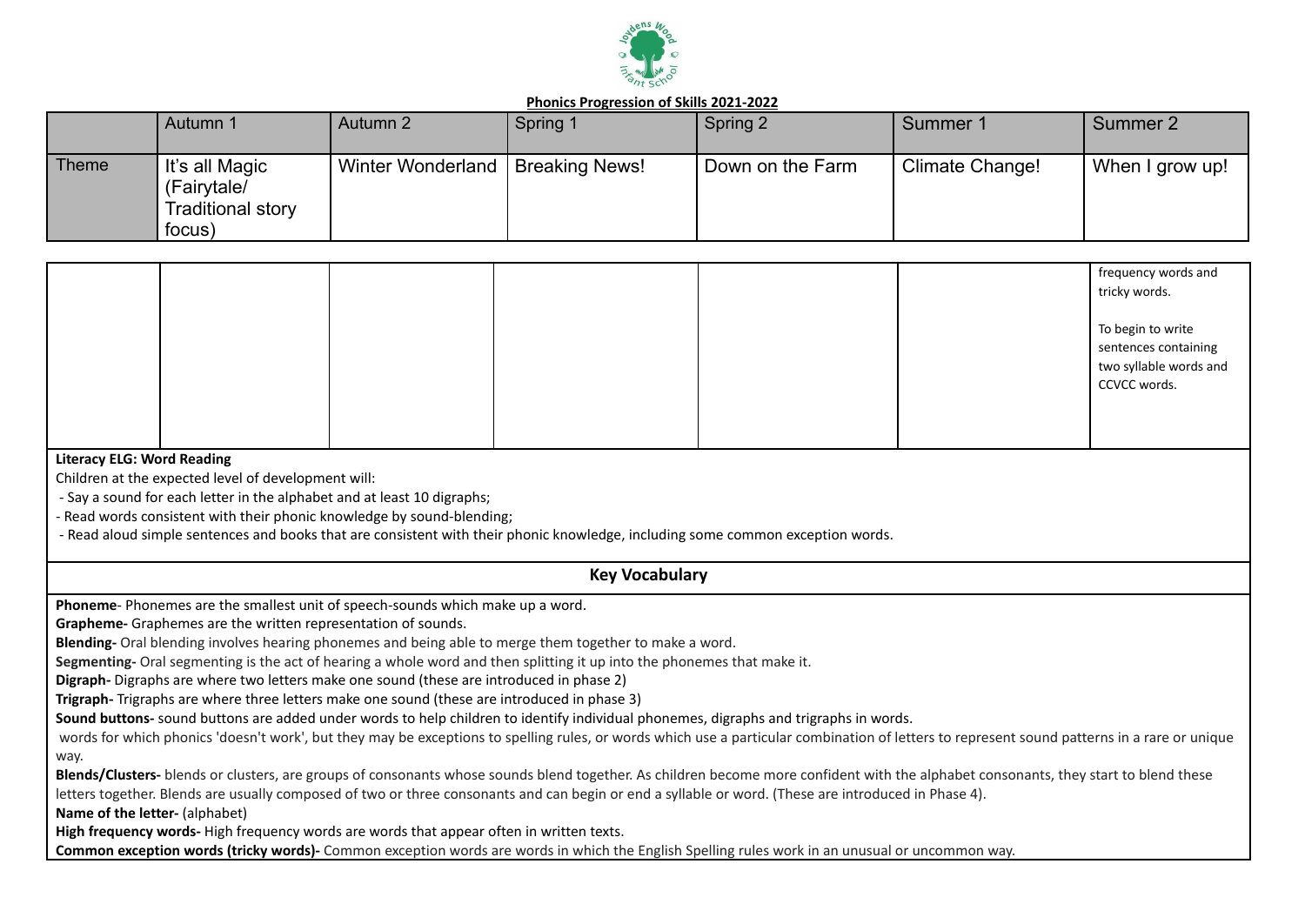

|              | Autumn 1                                                            | Autumn 2          | Spring 1              | Spring 2         | Summer 1        | Summer 2        |
|--------------|---------------------------------------------------------------------|-------------------|-----------------------|------------------|-----------------|-----------------|
| <b>Theme</b> | It's all Magic<br>(Fairytale/<br><b>Traditional story</b><br>focus) | Winter Wonderland | <b>Breaking News!</b> | Down on the Farm | Climate Change! | When I grow up! |

| Year 1                                                                                       |                                                                   |                                                                                                               |                                                                                                |                                                                                         |                                                                        |  |  |  |
|----------------------------------------------------------------------------------------------|-------------------------------------------------------------------|---------------------------------------------------------------------------------------------------------------|------------------------------------------------------------------------------------------------|-----------------------------------------------------------------------------------------|------------------------------------------------------------------------|--|--|--|
| Recap Phase 4 (3 weeks)<br>Week 4                                                            | Phase 5 (6 weeks)                                                 | Phase 5 Recap (2 days)                                                                                        | Phase 5 (4 Weeks)                                                                              | Phase 5 Recap (3 days)                                                                  | Phase 5 (3 weeks)                                                      |  |  |  |
| To confidently read words<br>containing two or three<br>adjacent consonants (CCVCC<br>words) | Phase 5 Week 4<br>To recognise new<br>graphemes oe au ew.         | Phase 5 Week 10 (4 weeks)<br>To know alternative spellings<br>for s and ar.                                   | Phase 5 Week 14<br>To know the alternative<br>spellings for the ee sound.                      | Phase 5 (3 Weeks)<br>Phase 5 Week 18                                                    | Phase 5 Week 21<br>To be able to write in<br>the regular past tense.   |  |  |  |
| To consistently spell words<br>containing two or three<br>adjacent consonants                | To recognise and read the<br>words looked, time, your,<br>called. | To confidently read and spell<br>words with adjacent<br>consonants and words with<br>newly learned graphemes. | To read and spell words with<br>adjacent consonants and words<br>with newly learned graphemes. | To know how to add the s/es<br>suffix as plurals where the<br>root word doesn't change. | To know how to add ed<br>suffix where the root<br>word doesn't change. |  |  |  |
| To confidently read the tricky<br>words when, what and<br>decodable word children            | To be able to spell words<br>out, made, came.                     | To read the words work,<br>friends, want.                                                                     | To read and spell the words<br>people.                                                         | To recognise and spell the<br>words clothes, parents,<br>know.                          | To confidently read<br>and spell words with<br>adjacent consonants     |  |  |  |
| To consistently spell the<br>tricky words my, her                                            | To confidently read and<br>spell taught high<br>frequency words.  | To recognise and spell the<br>words little.                                                                   | To read and write sentences<br>containing polysyllabic words.                                  | To confidently read and spell<br>high frequency words.                                  | and words with newly<br>learned graphemes.                             |  |  |  |
| Read and write sentences<br>containing taught sounds,<br>high frequency words and            | To confidently read and<br>spell polysyllabic words.              | To read and write sentences<br>containing polysyllabic<br>words.                                              | Week 15<br>To know alternative spellings<br>for the oa sounds                                  | To read and write sentences<br>containing polysyllabic words.                           | To recognise and know<br>how to spell the words<br>new, our, shouted.  |  |  |  |
| tricky words.                                                                                | Week 5                                                            | Week 11                                                                                                       |                                                                                                | Week 19                                                                                 |                                                                        |  |  |  |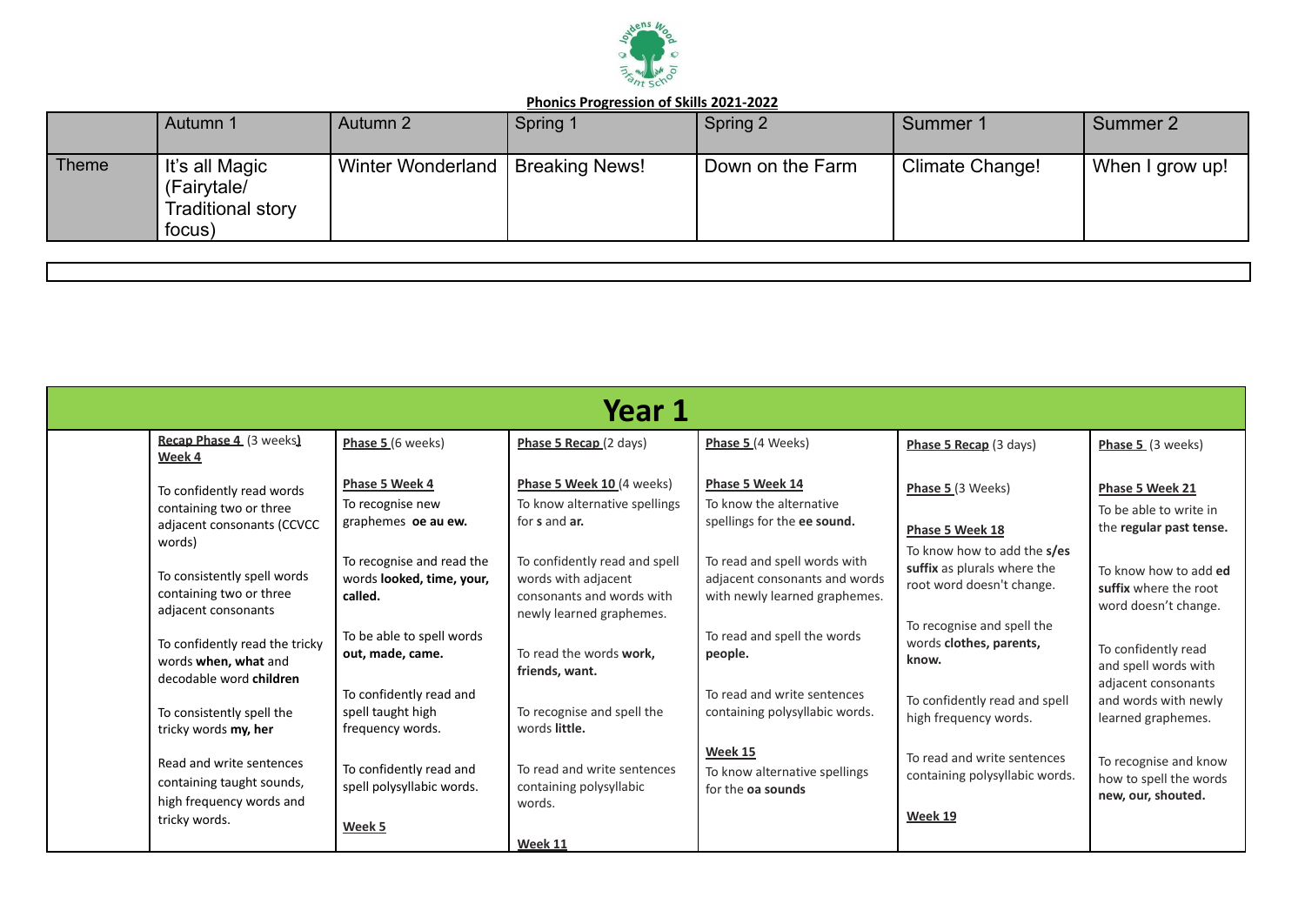

|       | Autumn 1                                                                                   | Autumn 2                                                         | Spring 1                                                                                                       | Spring 2                                                                                       | Summer 1                                                                                | Summer 2                                                                                |
|-------|--------------------------------------------------------------------------------------------|------------------------------------------------------------------|----------------------------------------------------------------------------------------------------------------|------------------------------------------------------------------------------------------------|-----------------------------------------------------------------------------------------|-----------------------------------------------------------------------------------------|
| Theme | It's all Magic<br>(Fairytale/<br><b>Traditional story</b><br>focus)                        | <b>Winter Wonderland</b>                                         | <b>Breaking News!</b>                                                                                          | Down on the Farm                                                                               | <b>Climate Change!</b>                                                                  | When I grow up!                                                                         |
|       |                                                                                            |                                                                  |                                                                                                                |                                                                                                |                                                                                         |                                                                                         |
|       | To begin to write sentences<br>containing two syllable<br>words and CCVCC words.           | To recognise new<br>graphemes a-e, e-e, i-e,<br>о-е.             | To know the alternative<br>pronunciations for ear, ur, ai.                                                     | To read and spell words with<br>adjacent consonants and words<br>with newly learned graphemes. | To know how to add the s/es<br>suffix as plurals where the<br>root word doesn't change. | To confidently read<br>and spell most high<br>frequency words.                          |
|       | Week 5<br>To confidently recall all of<br>Phase 2 and 3 graphemes                          | To recognise and spell the<br>word there, here, where.           | To consistently read and spell<br>words with adjacent<br>consonants and words with<br>newly learned graphemes. | To read and spell the words<br>magic, school.                                                  | To confidently read and spell<br>words with adjacent<br>consonants and words with       | To read and write<br>sentences containing<br>polysyllabic words.                        |
|       | To confidently read and spell<br>words containing two<br>adjacent consonants               | To read the words asked,<br>very.                                | To read the words mouse,<br>once, many.                                                                        | To read and write sentences<br>containing polysyllabic words.                                  | newly learned graphemes.<br>To recognise and spell the                                  | Week 22<br>To know how to add                                                           |
|       | To consistently read the<br>tricky words were, little, one                                 | To read and write<br>sentences containing<br>polysyllabic words. | To recognise and spell the<br>words Mr and Mrs.                                                                | <b>Week 16</b><br>To know alternative spellings<br>for sh sounds.                              | words called, didn't, other.<br>To read and write sentences                             | the ing suffix as plurals<br>where the root word<br>doesn't change.                     |
|       | To consistently spell the<br>tricky word all correctly                                     | Week 6<br>To know the new<br>gramphemes u-e.                     | To read and write sentences<br>containing polysyllabic<br>words.                                               | To recognise and spell the<br>words every, everyone,<br>everybody.                             | containing polysyllabic words.<br>Week 20                                               | To recognise and spell<br>the words new, our,<br>shouted.                               |
|       | To confidently read and spell<br>a range of two-syllable words<br>Read and write sentences | To know the alternative<br>pronunciations for i and o.           | Week 12<br>To know alternative spellings                                                                       | To read and spell high<br>frequency words.                                                     | To know how to add the s/es<br>suffix to the third person<br>singular.                  | To confidently read                                                                     |
|       | containing taught sounds,<br>high frequency words and                                      | To recognise and spell the                                       | for oo, air and z sounds.                                                                                      | Week 17                                                                                        | To know how to spell the<br>words asked, can't.                                         | and spell most high<br>frequency words.                                                 |
|       | tricky words.<br>To begin to write sentences                                               | words find, mind, kind,<br>behind.                               | To read the words laughed,<br>over.                                                                            | To know alternative spellings<br>for sh and or sounds.                                         | To confidently read and spell                                                           | To read and write<br>sentences containing<br>polysyllabic words.                        |
|       | containing two syllable<br>words and CCVCC words.                                          | To read the words water,<br>were and because.                    | To recognise and spell words<br>oh, their.                                                                     | To confidently recognise and<br>recall graphemes and different                                 | high frequency words.                                                                   | Week 23                                                                                 |
|       |                                                                                            | To read and write<br>sentences containing<br>polysyllabic words. | To read and write sentences<br>containing polysyllabic<br>words.                                               | pronunciations of graphemes<br>as they are learned.                                            | To read and write sentences<br>containing polysyllabic words.                           | To know how to add<br>the er and est suffixes<br>where the root word<br>doesn't change. |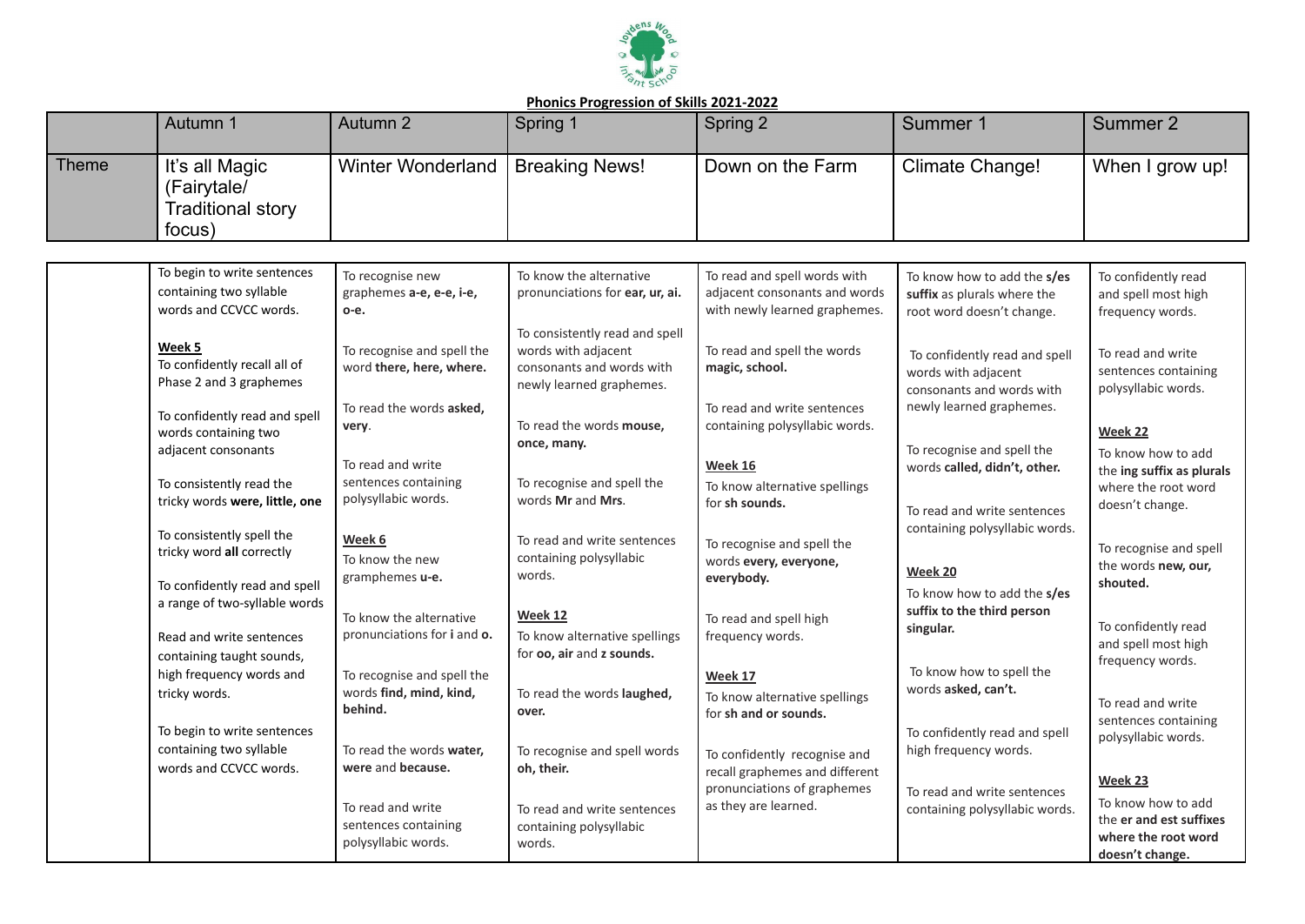

|              | Autumn 1                                                            | Autumn 2                 | Spring 1              | Spring 2         | Summer 1        | Summer 2        |
|--------------|---------------------------------------------------------------------|--------------------------|-----------------------|------------------|-----------------|-----------------|
| <b>Theme</b> | It's all Magic<br>(Fairytale/<br><b>Traditional story</b><br>focus) | <b>Winter Wonderland</b> | <b>Breaking News!</b> | Down on the Farm | Climate Change! | When I grow up! |

| Week 6<br>Practise spelling words<br>containing two or three<br>adjacent consonants<br>To read the tricky words do,<br>$out*$<br>To read and spell high<br>frequency words<br>To read and spell two-syllable<br>words<br>Read and write sentences<br>containing taught sounds,<br>high frequency words and<br>tricky words.<br>To begin to write sentences<br>containing two syllable<br>words and CCVCC words.<br>Phase 5 (3 weeks)<br>Week 1<br>To recognise new graphemes<br>ay ou ie.<br>To know the spelling rule for<br>words containing ay. | Week 7<br>To know the alternative<br>pronunciations for u, ow<br>and ie.<br>To read the words again<br>and different.<br>To recognise and spell the<br>words one and make.<br>To read and write<br>sentences containing<br>polysyllabic words.<br>Week 8<br>To know the alternative<br>pronunciations for ea, a<br>and y.<br>To read the words<br>thought, any, saw.<br>To spell the words do.<br>To read and write<br>sentences containing | Week 13<br>To know alternative spellings<br>for short or and igh.<br>To confidently read and spell<br>words with adjacent<br>consonants and words with<br>newly learned graphemes.<br>To spell the word home,<br>going.<br>To read and write sentences<br>containing polysyllabic<br>words.<br>Phase 5 Recap (1 week) | To recognise and know the<br>spelling of the words when and<br>children.<br>To read and write sentences<br>containing polysyllabic words.<br>Phase 5 Recap (2 weeks) | Phase 5 Recap (2 weeks) | To consistently<br>recognise and recall<br>graphemes and<br>different<br>pronunciations of<br>graphemes as they are<br>learned<br>To recognise and spell<br>the words <b>tomorrow</b><br>and yesterday.<br>To confidently read<br>and spell most high<br>frequency words.<br>To read and write<br>sentences containing<br>polysyllabic words.<br>Phase 5 recap (1 week)<br><b>Phase 5 consolidation</b><br>(2 weeks) |
|----------------------------------------------------------------------------------------------------------------------------------------------------------------------------------------------------------------------------------------------------------------------------------------------------------------------------------------------------------------------------------------------------------------------------------------------------------------------------------------------------------------------------------------------------|---------------------------------------------------------------------------------------------------------------------------------------------------------------------------------------------------------------------------------------------------------------------------------------------------------------------------------------------------------------------------------------------------------------------------------------------|-----------------------------------------------------------------------------------------------------------------------------------------------------------------------------------------------------------------------------------------------------------------------------------------------------------------------|----------------------------------------------------------------------------------------------------------------------------------------------------------------------|-------------------------|----------------------------------------------------------------------------------------------------------------------------------------------------------------------------------------------------------------------------------------------------------------------------------------------------------------------------------------------------------------------------------------------------------------------|
| To read and spell words with<br>adjacent consonants and                                                                                                                                                                                                                                                                                                                                                                                                                                                                                            | polysyllabic words.<br>Week 9                                                                                                                                                                                                                                                                                                                                                                                                               |                                                                                                                                                                                                                                                                                                                       |                                                                                                                                                                      |                         |                                                                                                                                                                                                                                                                                                                                                                                                                      |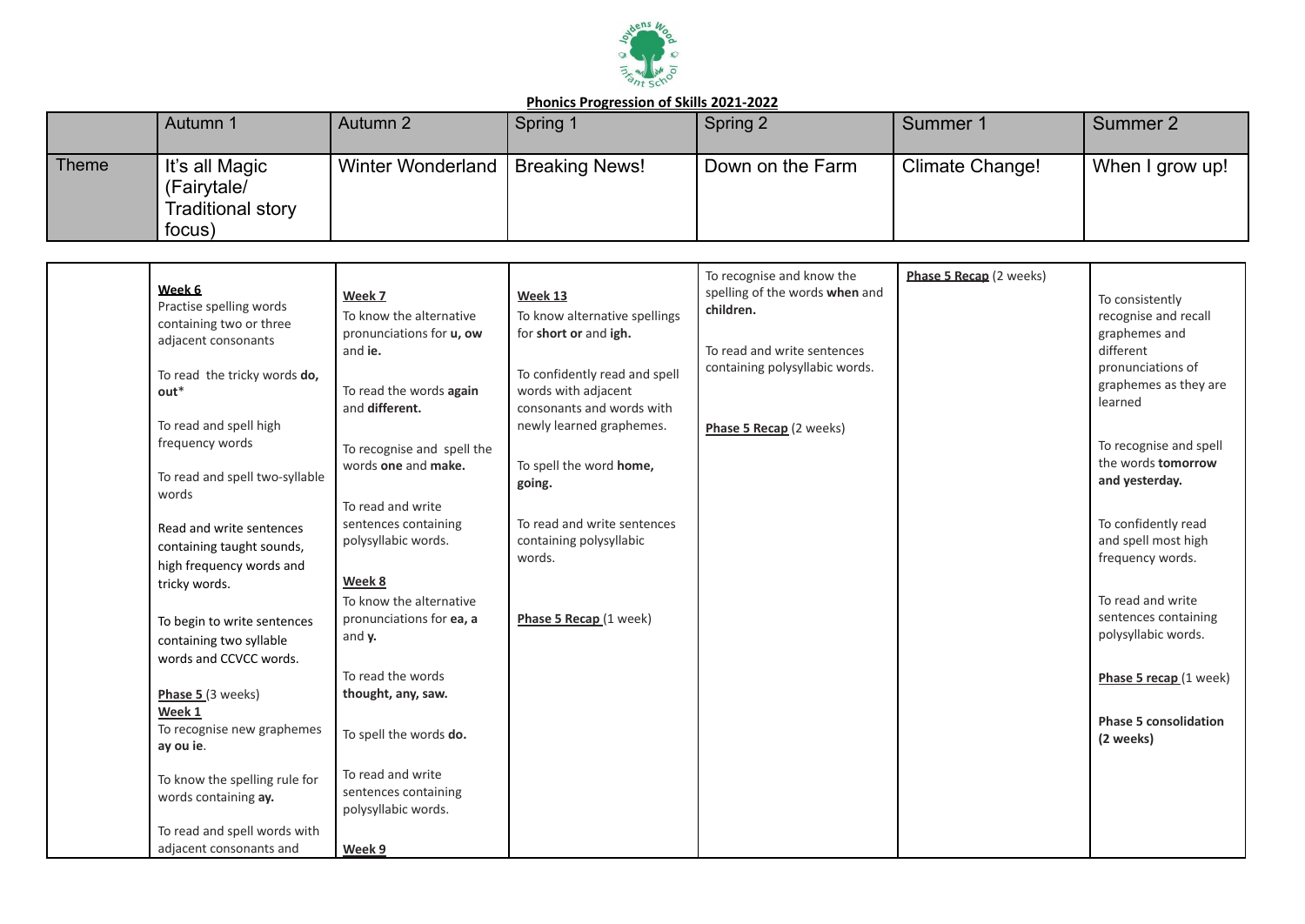

|              | Autumn 1                                                            | Autumn 2                 | Spring 1              | Spring 2         | Summer 1        | Summer 2        |
|--------------|---------------------------------------------------------------------|--------------------------|-----------------------|------------------|-----------------|-----------------|
| <b>Theme</b> | It's all Magic<br>(Fairytale/<br><b>Traditional story</b><br>focus) | <b>Winter Wonderland</b> | <b>Breaking News!</b> | Down on the Farm | Climate Change! | When I grow up! |

| words with newly learned       |                              |  |  |
|--------------------------------|------------------------------|--|--|
| graphemes.                     | To know the alternative      |  |  |
|                                | pronunciations for ou.       |  |  |
| To read the tricky word        |                              |  |  |
| people and decodable words     | To know the alternative      |  |  |
| house, about.                  | spelling for sounds ch/ tch. |  |  |
|                                |                              |  |  |
| To be able to recognise and    | To know the spelling rule    |  |  |
| spell the words said, says.    | for words ending in the v    |  |  |
|                                | sound.                       |  |  |
| Week 2                         |                              |  |  |
| To recognise new graphemes     | To read the words through    |  |  |
| ea oy ir ue                    | and eyes.                    |  |  |
|                                |                              |  |  |
| To read and spell words with   |                              |  |  |
| adjacent consonants and        | To recognise and spell the   |  |  |
| words with newly learned       | word what and please.        |  |  |
| graphemes.                     |                              |  |  |
|                                | To read and write            |  |  |
| To read the tricky words oh,   | sentences containing         |  |  |
| their, by.                     | polysyllabic words.          |  |  |
|                                |                              |  |  |
| To be able to recognise and    |                              |  |  |
| spell the words have, like.    | Phase 5 Recap (1 week)       |  |  |
|                                |                              |  |  |
| Week 3<br>To recognise the new |                              |  |  |
| graphemes aw, wh, ph.          |                              |  |  |
|                                |                              |  |  |
| To know the spelling rule for  |                              |  |  |
| words containing ph.           |                              |  |  |
|                                |                              |  |  |
| To confidently read and spell  |                              |  |  |
| words with adjacent            |                              |  |  |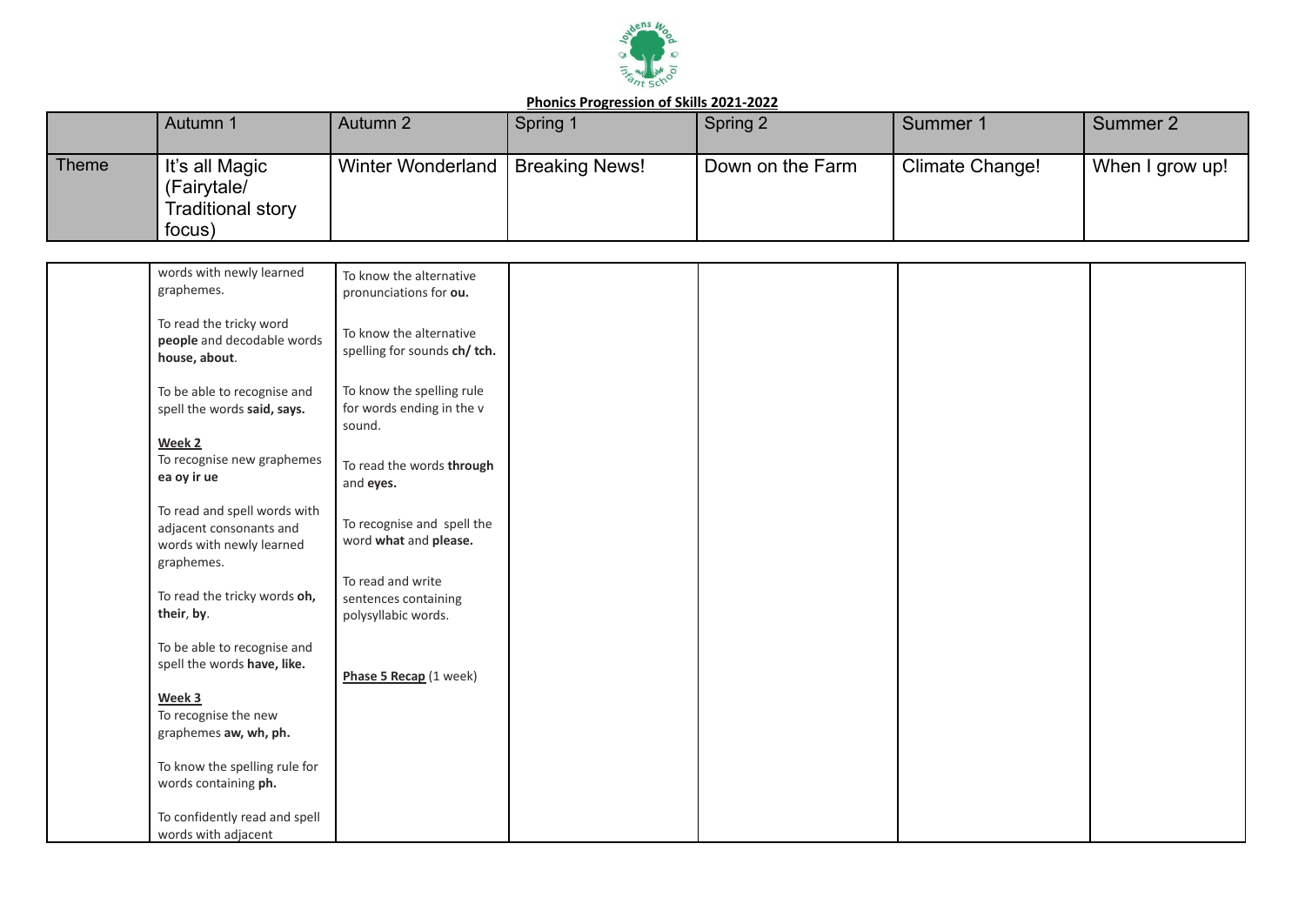

|              | Autumn 1                                                            | Autumn 2                 | Spring 1              | Spring 2         | Summer 1        | Summer 2        |
|--------------|---------------------------------------------------------------------|--------------------------|-----------------------|------------------|-----------------|-----------------|
| <b>Theme</b> | It's all Magic<br>(Fairytale/<br><b>Traditional story</b><br>focus) | <b>Winter Wonderland</b> | <b>Breaking News!</b> | Down on the Farm | Climate Change! | When I grow up! |

|                          | consonants and words with                                                                                               |                       |                                                                                                                                                                                                |  |
|--------------------------|-------------------------------------------------------------------------------------------------------------------------|-----------------------|------------------------------------------------------------------------------------------------------------------------------------------------------------------------------------------------|--|
|                          | newly learned graphemes.                                                                                                |                       |                                                                                                                                                                                                |  |
|                          |                                                                                                                         |                       |                                                                                                                                                                                                |  |
|                          | To be able to recognise and<br>read the tricky words don't,                                                             |                       |                                                                                                                                                                                                |  |
|                          | who, Mr and Mrs and                                                                                                     |                       |                                                                                                                                                                                                |  |
|                          | decodable word old.                                                                                                     |                       |                                                                                                                                                                                                |  |
|                          |                                                                                                                         |                       |                                                                                                                                                                                                |  |
|                          | To spell the words some and                                                                                             |                       |                                                                                                                                                                                                |  |
|                          | come.                                                                                                                   |                       |                                                                                                                                                                                                |  |
|                          |                                                                                                                         | <b>Key Vocabulary</b> |                                                                                                                                                                                                |  |
|                          | Phoneme-Phonemes are the smallest unit of speech-sounds which make up a word.                                           |                       |                                                                                                                                                                                                |  |
|                          | Grapheme- Graphemes are the written representation of sounds.                                                           |                       |                                                                                                                                                                                                |  |
|                          | Blending- Oral blending involves hearing phonemes and being able to merge them together to make a word.                 |                       |                                                                                                                                                                                                |  |
|                          | Segmenting- Oral segmenting is the act of hearing a whole word and then splitting it up into the phonemes that make it. |                       |                                                                                                                                                                                                |  |
|                          | Digraph- Digraphs are where two letters make one sound (these are introduced in phase 2)                                |                       |                                                                                                                                                                                                |  |
|                          | Trigraph-Trigraphs are where three letters make one sound (these are introduced in phase 3)                             |                       |                                                                                                                                                                                                |  |
|                          |                                                                                                                         |                       | Split digraph- A split digraph also contains two letters (a-e, e-e, i-e, o-e and u-e) but they are split between a consonant, for example: make and bike                                       |  |
|                          |                                                                                                                         |                       | Sound buttons- sound buttons are added under words to help children to identify individual phonemes, digraphs and trigraphs in words.                                                          |  |
|                          |                                                                                                                         |                       | words for which phonics 'doesn't work', but they may be exceptions to spelling rules, or words which use a particular combination of letters to represent sound patterns in a rare or unique   |  |
| way.                     |                                                                                                                         |                       |                                                                                                                                                                                                |  |
|                          |                                                                                                                         |                       | Blends/Clusters- blends or clusters, are groups of consonants whose sounds blend together. As children become more confident with the alphabet consonants, they start to blend these           |  |
|                          |                                                                                                                         |                       | letters together. Blends are usually composed of two or three consonants and can begin or end a syllable or word. (These are introduced in Phase 4).                                           |  |
|                          | Name of the letter- (alphabet)                                                                                          |                       |                                                                                                                                                                                                |  |
|                          |                                                                                                                         |                       | Alternative sound- Some sounds have alternative spellings e.g. 'j' in jam, 'g' in gym, 'dge' in fudge all sound the same but are spelt in an alternative way. These are introduced in phase 5. |  |
|                          | High frequency words-High frequency words are words that appear often in written texts.                                 |                       |                                                                                                                                                                                                |  |
|                          |                                                                                                                         |                       | Common exception words (tricky words)- Common exception words are words in which the English Spelling rules work in an unusual or uncommon way.                                                |  |
|                          |                                                                                                                         | <b>Spellings</b>      |                                                                                                                                                                                                |  |
| From Week 3 (Year 1 & 2) |                                                                                                                         |                       |                                                                                                                                                                                                |  |
|                          |                                                                                                                         |                       |                                                                                                                                                                                                |  |

3x words related to Phonics phase the child is working at e.g. a child working at Phase 3 (despite the whole class being taught Phase 5) will receive Phase 3 spellings 2x common exception words (Year 1 and Year 2 list - saved on Google Drive)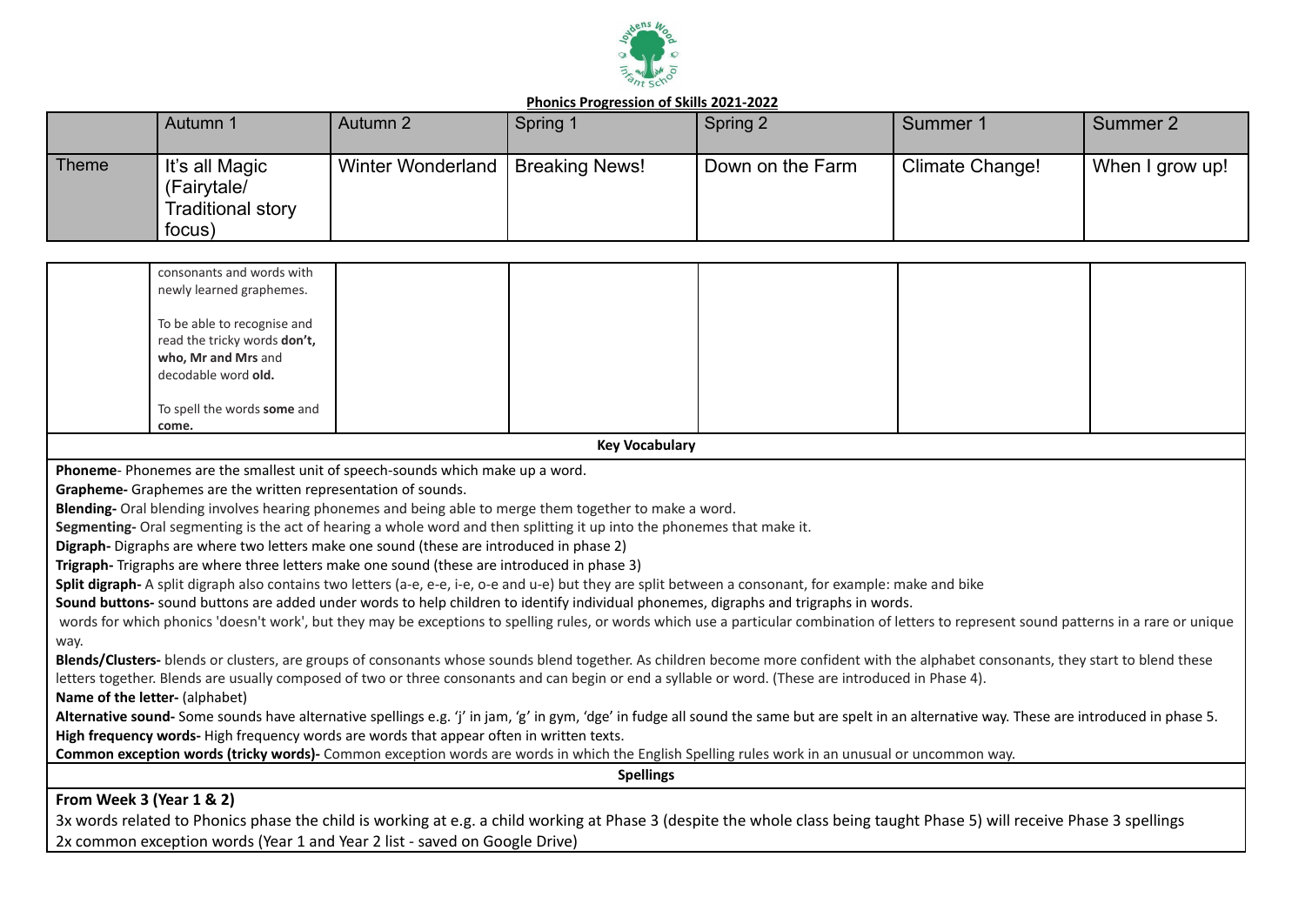

|       | Autumn 1                                                              | Autumn 2                           | Spring 1 | Spring 2         | Summer 1        | Summer 2        |
|-------|-----------------------------------------------------------------------|------------------------------------|----------|------------------|-----------------|-----------------|
| Theme | ∣ It's all Magic<br>(Fairytale/<br><b>Traditional story</b><br>focus) | Winter Wonderland   Breaking News! |          | Down on the Farm | Climate Change! | When I grow up! |

|                                                                                                           |                                                                                                            | Year 2                                                                                                                       |                                                                                                                  |                                                                                                       |                                                                        |
|-----------------------------------------------------------------------------------------------------------|------------------------------------------------------------------------------------------------------------|------------------------------------------------------------------------------------------------------------------------------|------------------------------------------------------------------------------------------------------------------|-------------------------------------------------------------------------------------------------------|------------------------------------------------------------------------|
| Recap Phase 5 (3 weeks)<br>Week 24<br>To know and use the<br>alternative spellings for the<br>/oa/ sound. | Phase 6 Week 4 (6 weeks)<br>To know what happens to<br>the meaning of verb when<br>they add the ing suffix | Phase 6 Recap (2 days)<br>consolidation/recap<br>Phase 6 Week 10 (4 weeks)<br>To know how add the s/es                       | Phase 6 Week 14 (5 weeks)<br>To know alternative spellings of<br>the n r and m sounds<br>To recognise and recall | Phase 6 recap (3 days)<br>consolidation/recap<br>Phase 6 Week 19 (5 weeks)<br>To know the spelling of | Phase 6 Week 24 (1)<br>week)<br>To know how to add the<br>en suffix.   |
| Teach spelling the word<br>magic.                                                                         | To know how to use the<br>suffix ing<br>To know the spelling of                                            | suffix as plurals<br>To know how to add the s/es<br>suffix to the third person                                               | graphemes and different<br>pronunciations of graphemes as<br>they are learnt                                     | common words small key<br>head fast only<br>To know how to add the suffix                             | To know spelling of<br>common words mother,<br>queen, fast, dog        |
| To consistently read and<br>spell a range of high<br>frequency words accurately.                          | common words told cold<br>eye eyes and polysyllabic<br>words fishfinger<br>springboard clingfilm           | singular<br>To know the spelling of<br>common words would could                                                              | To read and spell words with<br>newly learned graphemes<br>To know the spellings of                              | ness<br>To know the homophones<br>knight/night and near                                               | Phase 6 recap (1 week)<br>consolidation/recap<br><b>GVPS</b> (5 weeks) |
| To consistently read and<br>spell a range of polysyllabic<br>words                                        | morning<br>Week 5<br>To know common words                                                                  | should and polysyllabic<br>words hairdresser window<br>inside outside children                                               | numbers twenty thirty forty<br>fifty sixty seventy eighty ninety<br>hundred                                      | homophones one/won<br>Week 20<br>To know the spelling of                                              |                                                                        |
| Week 25<br>To know the alternative<br>spellings for the /(y)oo/<br>and /oo/ sounds                        | something looking coming<br>thing<br>To know how to add the ing                                            | Week 11<br>To know homophones<br>there/their/they're                                                                         | Week 15<br>To know alternative spellings of<br>the igh ee and ai sounds                                          | common words why each<br>place gone use<br>To know how to add the ment                                |                                                                        |
| To consistently recognise<br>and spell the words find,<br>more, I'll                                      | suffix<br>Week 6<br>To know the spelling of<br>common words mystery<br>excited adventure finally           | To know elisions or<br>contractions using the<br>common words that's I've I'll<br>let's there's he's we're can't<br>couldn't | To recognise and recall<br>graphemes and different<br>pronunciations of graphemes as<br>they are learnt          | suffix<br>To know the homophones<br>to/too/two and be/bee<br>Week 21                                  |                                                                        |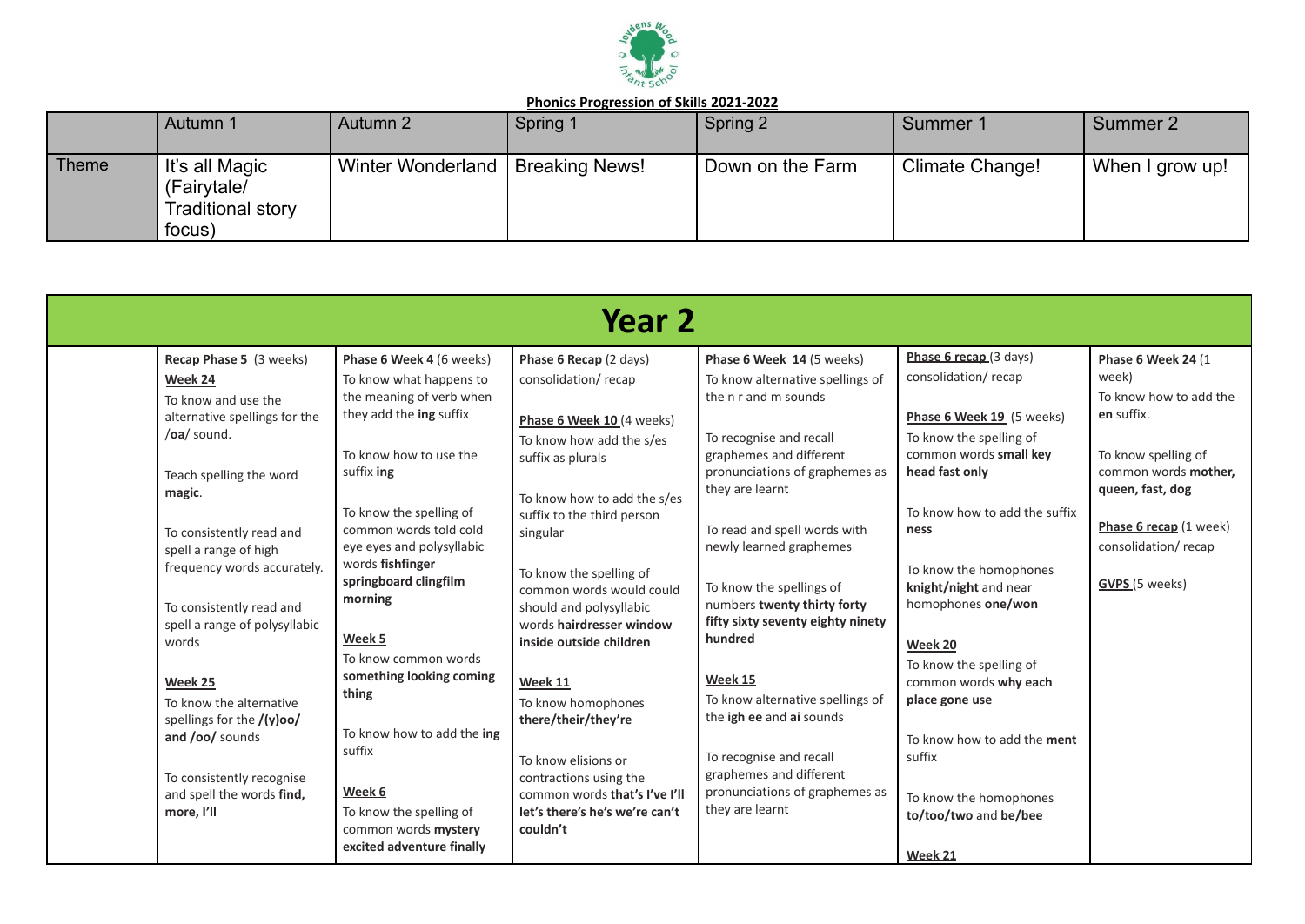

|       | Autumn 1                                                            | Autumn 2                 | Spring 1              | Spring 2         | Summer 1        | Summer 2        |
|-------|---------------------------------------------------------------------|--------------------------|-----------------------|------------------|-----------------|-----------------|
| Theme | It's all Magic<br>(Fairytale/<br><b>Traditional story</b><br>focus) | <b>Winter Wonderland</b> | <b>Breaking News!</b> | Down on the Farm | Climate Change! | When I grow up! |

| To consistently read and<br>spell a range of high              | To know how to add the er                                         | Week 12<br>To know alternative                          | To read and spell words with<br>newly learned graphemes | To know the spelling of<br>common words each once |  |
|----------------------------------------------------------------|-------------------------------------------------------------------|---------------------------------------------------------|---------------------------------------------------------|---------------------------------------------------|--|
| frequency words                                                | suffix                                                            | pronunciations for a                                    |                                                         | birds which                                       |  |
| To consistently read and                                       | To know how to add the y                                          | To recognise and recall                                 | To know the homophones<br>see/sea                       | To know how to add the ful                        |  |
| spell a range of polysyllabic<br>words                         | suffix                                                            | graphemes and different<br>pronunciations of graphemes  | To know the spelling of common                          | suffix                                            |  |
| Week 26                                                        | Week 7                                                            | as they are learnt                                      | words water away want over<br>door                      | To know the homophones<br>bare/bear               |  |
| To confidently know the                                        | To know the spelling of<br>common words under river               | To read and spell words with                            |                                                         |                                                   |  |
| alternative spellings for the<br>$/\mathsf{sh}/\mathsf{sound}$ | better mother never                                               | newly learned graphemes                                 | <b>Week 16</b><br>To know the spelling of common        | Week 22<br>To know the spelling of                |  |
| To confidently recognise                                       | To know how to add the er<br>suffix                               | To know the spelling of<br>numbers zero one two three   | words giant because through<br>first                    | common words favourite<br>window floppy plants    |  |
| and spell the words<br>shouted, other                          |                                                                   | four five six seven eight nine                          | To know the alternative spelling                        | To know how to add the less                       |  |
| To consistently read and                                       | Week 8<br>To know the spelling of                                 | Week 13                                                 | of the j sound                                          | suffix                                            |  |
| spell a range of high<br>frequency words                       | common words any many<br>anything anyone anywhere                 | To know alternative spellings<br>for or and s sounds    | To recognise and recall<br>graphemes and different      | To know the homophones<br>blue/blew               |  |
| To consistently read and                                       | To know the polysyllabic                                          | To recognise and recall                                 | pronunciations of graphemes as<br>they are learnt       |                                                   |  |
| spell a range of polysyllabic<br>words                         | words nightmare<br>nightdress founder autumn                      | graphemes and different<br>pronunciations of graphemes  |                                                         | Week 23<br>To know the spelling of                |  |
|                                                                | To know irregular                                                 | as they are learnt                                      | To read and spell words with<br>newly learned graphemes | common words horse rabbit<br>white parents        |  |
| Phase 6 Week 1 (3 weeks)                                       | comparative adjectives                                            | To read and spell words with<br>newly learned graphemes | To know the homophones                                  | To know how to use a                              |  |
| To revise the past tense                                       | Week 9                                                            | To know the spellings of                                | sun/son and near homophones<br>quiet/quite              | dictionary                                        |  |
|                                                                | To know spelling of<br>common words door<br>mouse after again and | numbers ten eleven twelve<br>thirteen fourteen fifteen  | Week 17                                                 | To know how to proofread                          |  |
|                                                                |                                                                   |                                                         |                                                         |                                                   |  |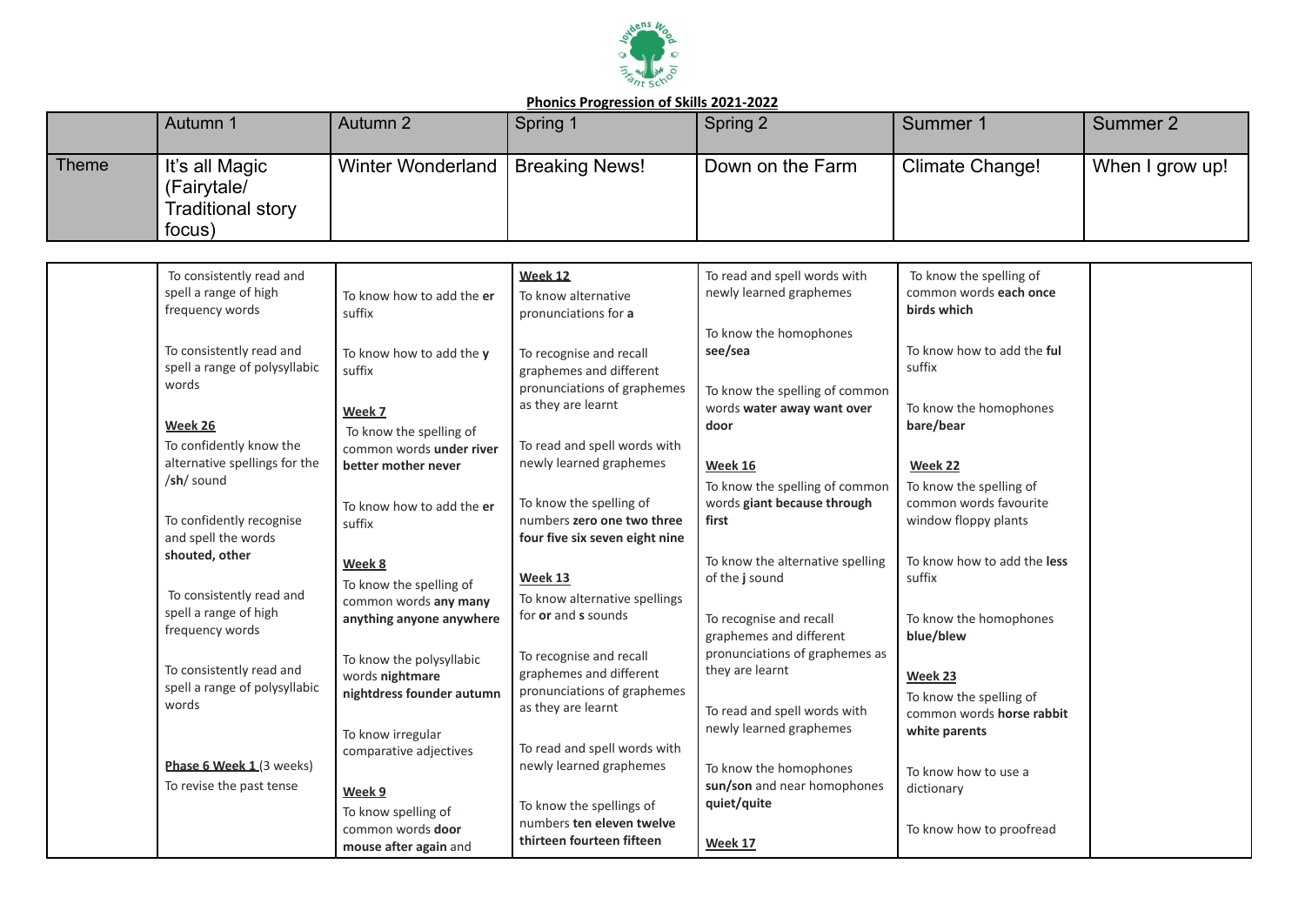

|              | Autumn 1                                                     | Autumn 2          | Spring 1       | Spring 2         | Summer 1        | Summer 2        |
|--------------|--------------------------------------------------------------|-------------------|----------------|------------------|-----------------|-----------------|
| <b>Theme</b> | It's all Magic<br>(Fairytale/<br>Traditional story<br>focus) | Winter Wonderland | Breaking News! | Down on the Farm | Climate Change! | When I grow up! |

| To know rules for adding<br>the ed suffix to verbs<br>ending in e                                                                  | polysyllabic words dinosaur<br>suddenly certainly<br>immediately | sixteen seventeen eighteen<br>nineteen        | To know the spelling of common<br>words friends across really<br>these baby          |  |
|------------------------------------------------------------------------------------------------------------------------------------|------------------------------------------------------------------|-----------------------------------------------|--------------------------------------------------------------------------------------|--|
| To know long and short<br>vowel sounds                                                                                             | To know how to add the est<br>suffix                             | Phase 6 Recap (1 week)<br>consolidation/recap | To know new phoneme zh as in<br>treasure                                             |  |
| To spelling polysyllabic<br>words animals, garden,<br>another, everyone,<br>together                                               | Phase 6 Recap (1 week)<br>consolidation/recap                    |                                               | To know alternative spelling for<br>the sh sound including words<br>ending in tion   |  |
| To know the spelling of<br>common words keep, last,                                                                                |                                                                  |                                               | To know alternative<br>pronunciations for a                                          |  |
| even, before<br>Week 2                                                                                                             |                                                                  |                                               | To recognise and recall<br>graphemes and different<br>pronunciations of graphemes as |  |
| To know how to use the<br>suffix ed                                                                                                |                                                                  |                                               | they are learnt<br>To read and spell words with                                      |  |
| To know the spelling of<br>common words jumped<br>wanted lived liked pulled<br>and polysyllabic words<br>dragon birthday Christmas |                                                                  |                                               | newly learned graphemes<br>To know the homophones<br>cheep/cheap know/no<br>knew/new |  |
| grandad narrator<br>Week 3<br>To know the past tense                                                                               |                                                                  |                                               | week 18<br>To know the spelling of common<br>words more round around                 |  |
| (irregular verbs)                                                                                                                  |                                                                  |                                               | began                                                                                |  |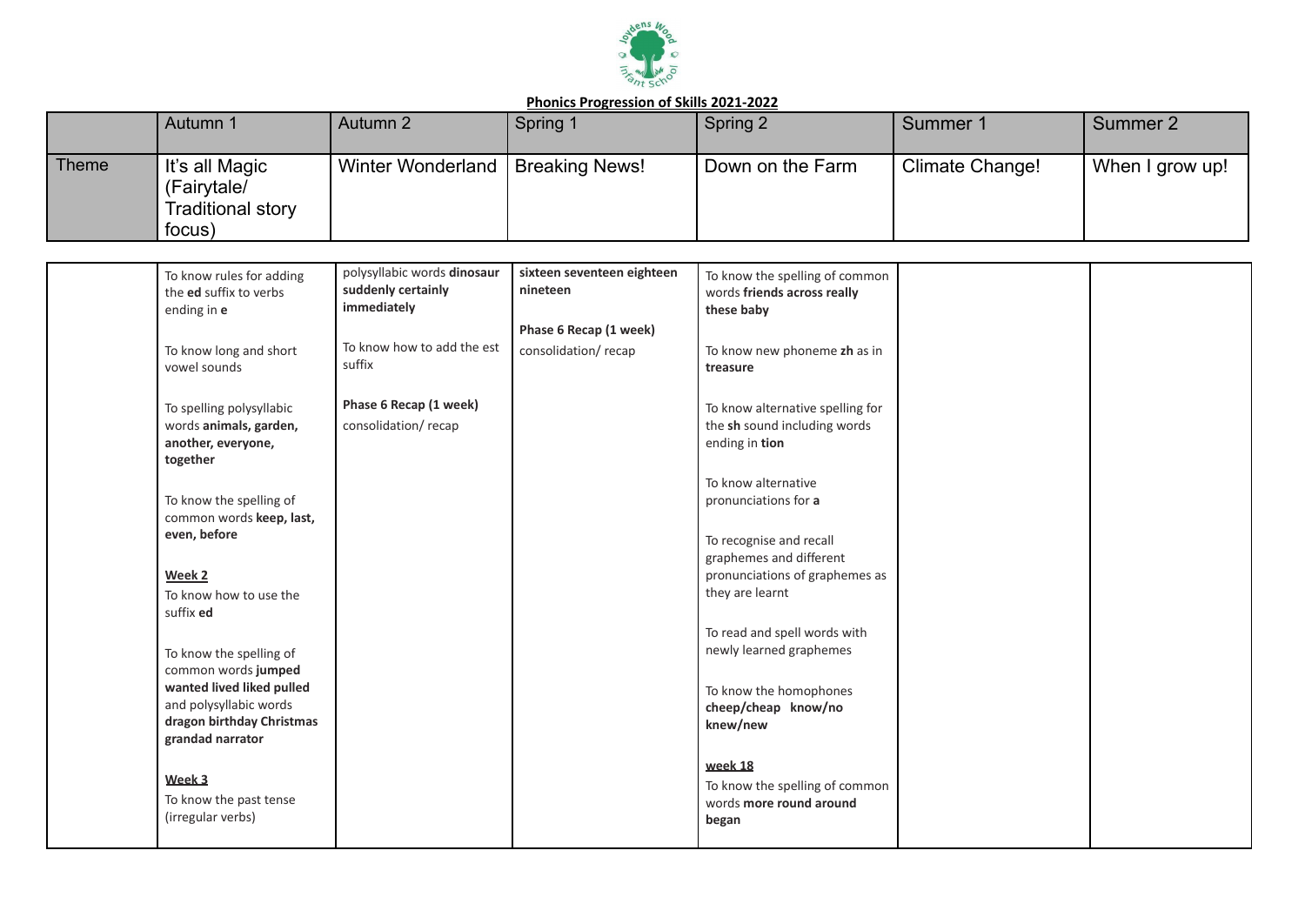

|              | Autumn 1                                                            | Autumn 2          | Spring 1              | Spring 2         | Summer 1        | Summer 2        |
|--------------|---------------------------------------------------------------------|-------------------|-----------------------|------------------|-----------------|-----------------|
| <b>Theme</b> | It's all Magic<br>(Fairytale/<br><b>Traditional story</b><br>focus) | Winter Wonderland | <b>Breaking News!</b> | Down on the Farm | Climate Change! | When I grow up! |

| To know how to use the<br>suffix <b>ed</b>                                                                                                           |  | To know the spelling of<br>unstressed ur or schwa +I                                                     |  |
|------------------------------------------------------------------------------------------------------------------------------------------------------|--|----------------------------------------------------------------------------------------------------------|--|
| To know the spelling of<br>common words cried<br>stopped thought saw found<br>fell told gave<br><u>Phase 6 Recap</u> (1 week)<br>consolidation/recap |  | To read and spell words with<br>newly learned graphemes<br>Phase 6 Recap (1 week)<br>consolidation/recap |  |

**Key Vocabulary**

**Phoneme**- Phonemes are the smallest unit of speech-sounds which make up a word.

**Grapheme-** Graphemes are the written representation of sounds.

**Blending-** Oral blending involves hearing phonemes and being able to merge them together to make a word.

**Segmenting-** Oral segmenting is the act of hearing a whole word and then splitting it up into the phonemes that make it.

**Digraph-** Digraphs are where two letters make one sound (these are introduced in phase 2)

**Trigraph-** Trigraphs are where three letters make one sound (these are introduced in phase 3)

**Split digraph-** A split digraph also contains two letters (a-e, e-e, i-e, o-e and u-e) but they are split between a consonant, for example: make and bike

**Sound buttons-** sound buttons are added under words to help children to identify individual phonemes, digraphs and trigraphs in words.

words for which phonics 'doesn't work', but they may be exceptions to spelling rules, or words which use a particular combination of letters to represent sound patterns in a rare or unique way.

**Blends/Clusters-** blends or clusters, are groups of consonants whose sounds blend together. As children become more confident with the alphabet consonants, they start to blend these letters together. Blends are usually composed of two or three consonants and can begin or end a syllable or word. (These are introduced in Phase 4).

**Name of the letter-** (alphabet)

Alternative sound- Some sounds have alternative spellings e.g. 'j' in jam, 'g' in gym, 'dge' in fudge all sound the same but are spelt in an alternative way. These are introduced in phase 5. **High frequency words-** High frequency words are words that appear often in written texts.

**Common exception words (tricky words)-** Common exception words are words in which the English Spelling rules work in an unusual or uncommon way.

**Spellings**